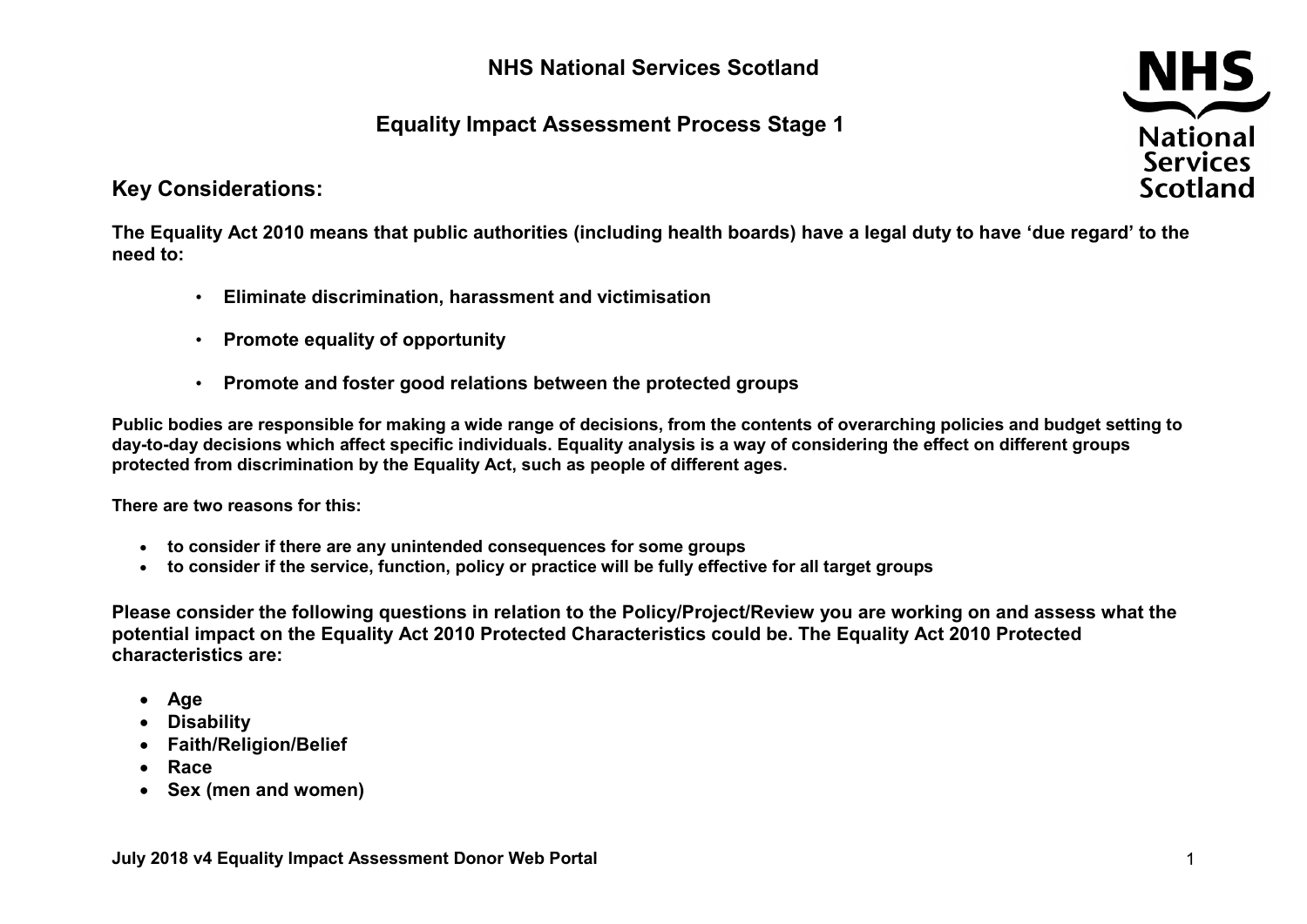- **Transgender**
- **Pregnancy Maternity**
- **Marriage Civil Partnerships**

Please refer to **appendix 2** for information on the barriers to inclusion and equality

| <b>Consideration</b>                                                                                                                                                                                          | <b>Response</b>                                                                                                                                                                                                                                                                                                                                                                                                                                                                                                                                                                                                                                                                                           |
|---------------------------------------------------------------------------------------------------------------------------------------------------------------------------------------------------------------|-----------------------------------------------------------------------------------------------------------------------------------------------------------------------------------------------------------------------------------------------------------------------------------------------------------------------------------------------------------------------------------------------------------------------------------------------------------------------------------------------------------------------------------------------------------------------------------------------------------------------------------------------------------------------------------------------------------|
| What is the aim of the Review<br>Describe briefly the project aims and<br>outcomes which can be taken from your<br>existing Business Plans and PID<br>Summary only short and concise from<br>background paper | Donor Services have been working to improve their digital interface with donors and meet their<br>higher technological expectations.<br>Following the implementation of the improved Scotblood website, the next step to improve donor<br>communications will be the introduction of a Donor Web Portal (DWP) that is designed to ensure<br>that Donor Services deliver:<br>Wed-based access to records for existing donors.<br>Web-based access for new donors to register their interest.<br>For new, existing and lapsed donors to be able to book an online appointment to donate.<br>For donors to make certain 'defined change's to their donor record themselves via a<br>'manage my record' link. |
| Who are the current service<br>users                                                                                                                                                                          | Donors<br><b>General Public</b><br><b>NSS Staff</b>                                                                                                                                                                                                                                                                                                                                                                                                                                                                                                                                                                                                                                                       |
| describe the current patient/staff<br>demographic taken from the existing<br>service data that is available to you<br>Please include the demographics of the<br>service users/patient/ donors/customers       |                                                                                                                                                                                                                                                                                                                                                                                                                                                                                                                                                                                                                                                                                                           |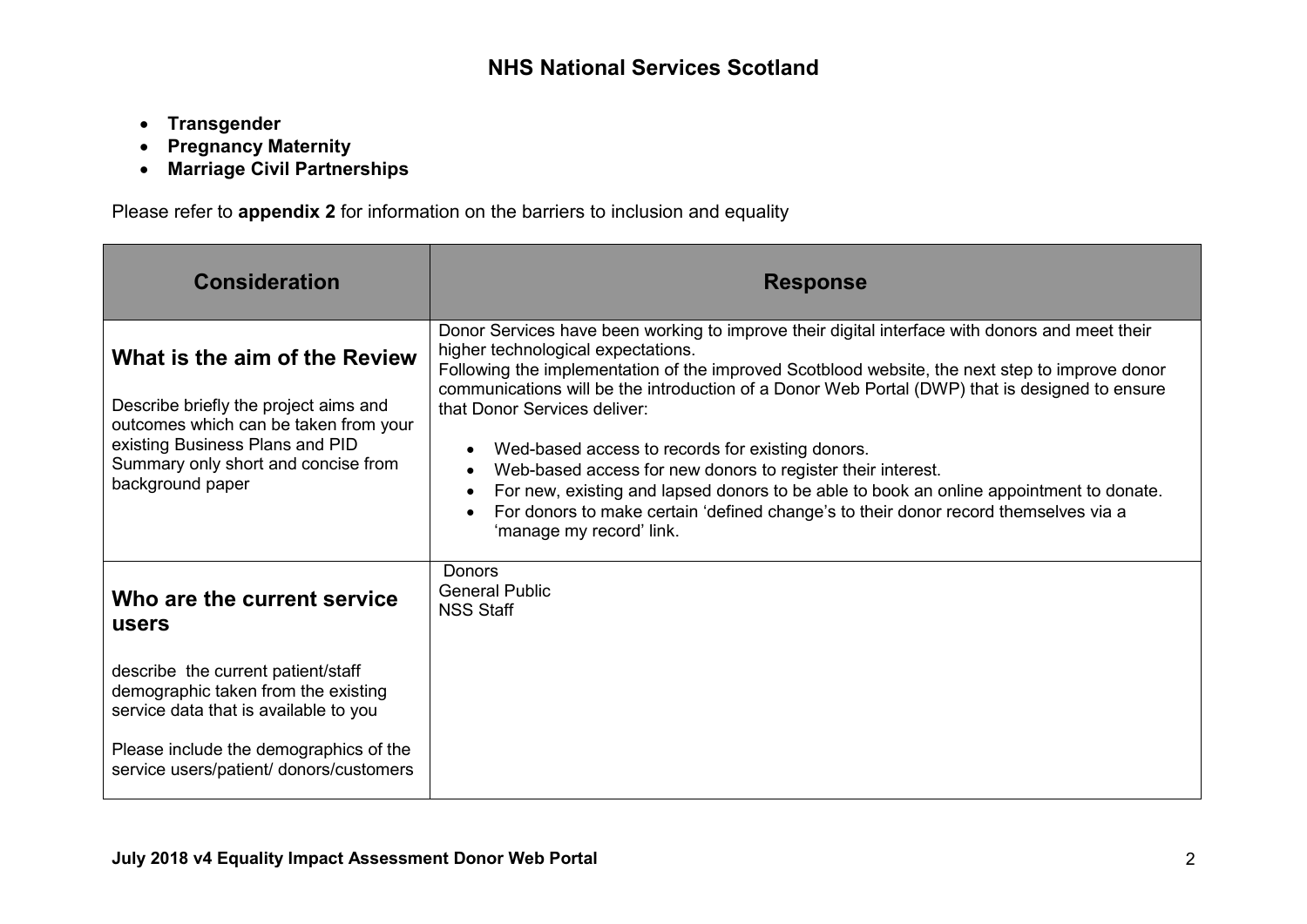| <b>Consideration</b>                                                                                                                                                              | <b>Response</b>                                                                                                                                                                                                                                                                                                                                                                                                                                               |
|-----------------------------------------------------------------------------------------------------------------------------------------------------------------------------------|---------------------------------------------------------------------------------------------------------------------------------------------------------------------------------------------------------------------------------------------------------------------------------------------------------------------------------------------------------------------------------------------------------------------------------------------------------------|
| Considering the aim of the<br><b>Policy and the potential</b><br>outcome of the review are<br>you aware of any potential<br>impact on the following<br>protected characteristics: |                                                                                                                                                                                                                                                                                                                                                                                                                                                               |
| think about your own expertise and<br>experience of the service / product when<br>considering the potential impact on the<br>protected characteristics                            |                                                                                                                                                                                                                                                                                                                                                                                                                                                               |
| Include any data, evidence and /or<br>research available                                                                                                                          |                                                                                                                                                                                                                                                                                                                                                                                                                                                               |
| Age                                                                                                                                                                               | There is a lower age limit of 17 and upper age limit of the day after their 65 <sup>th</sup> birthday for the DWP<br>accounts.<br>No one under the age of 17 can register an online account until their $17th$ birthday or make an<br>appointment to donate.<br>No donors from the day after their $65h$ birthday can register for a DWP account.                                                                                                             |
|                                                                                                                                                                                   | The current SNBTS Donor Selection Criteria and blood donation guidelines (NATS MED 008 34)<br>DSG state donors must not donate if:<br>a) They are under 17 years of age<br>b) They are a first time donor who has had their 66th birthday<br>c) They are a returning donor who has had their 70th birthday (To donate after their 70th birthday a<br>donor must remain in good health and have given at least one full donation in the previous 24<br>months) |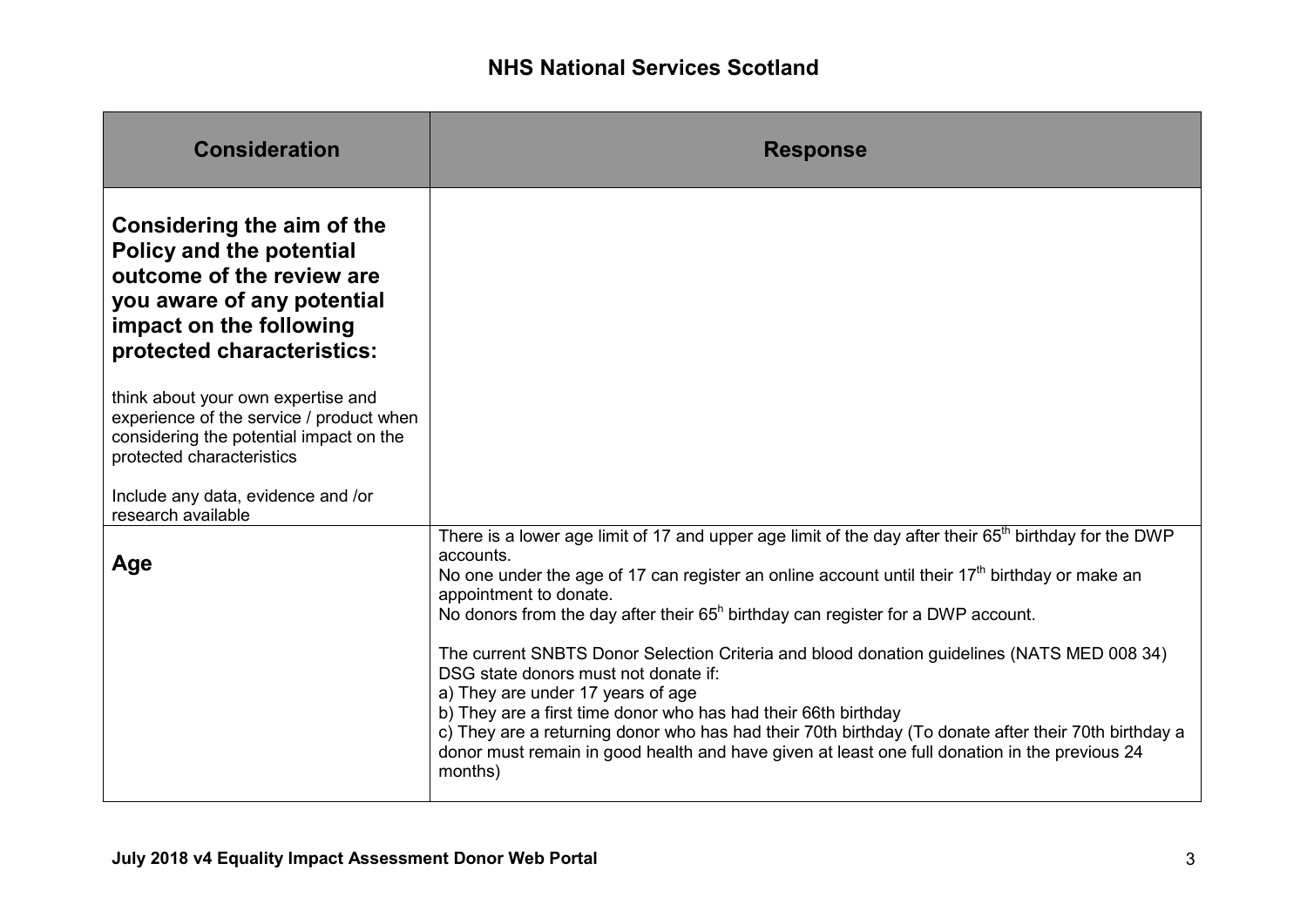| <b>Consideration</b>         | <b>Response</b>                                                                                                                                                                                                                                                                                                                                                                                                                                                                                                                                                                                                                                                                                                                                                                                                                                                                                                                                                                                                                                                                                                                                                                                                                                                                                                                                                                                                                                                                                                                                                                                                                        |
|------------------------------|----------------------------------------------------------------------------------------------------------------------------------------------------------------------------------------------------------------------------------------------------------------------------------------------------------------------------------------------------------------------------------------------------------------------------------------------------------------------------------------------------------------------------------------------------------------------------------------------------------------------------------------------------------------------------------------------------------------------------------------------------------------------------------------------------------------------------------------------------------------------------------------------------------------------------------------------------------------------------------------------------------------------------------------------------------------------------------------------------------------------------------------------------------------------------------------------------------------------------------------------------------------------------------------------------------------------------------------------------------------------------------------------------------------------------------------------------------------------------------------------------------------------------------------------------------------------------------------------------------------------------------------|
|                              | The parameters for the DWP are out with guideline b and c above, business risks and corrective<br>actions are contained within a risk assessment (Risk Jotter July 2018, see appendix 3).                                                                                                                                                                                                                                                                                                                                                                                                                                                                                                                                                                                                                                                                                                                                                                                                                                                                                                                                                                                                                                                                                                                                                                                                                                                                                                                                                                                                                                              |
| <b>Disability</b>            | "Web Content Accessibility Guidelines (WCAG) 2.0 covers a wide range of recommendations for<br>making Web content more accessible. Following these guidelines will make content more<br>accessible to a wider range of people with disabilities, including accommodations for blindness and<br>low vision, deafness and hearing loss, limited movement, speech disabilities, photosensitivity, and<br>combinations of these, and some accommodation for learning disabilities and cognitive limitations;<br>but will not address every user need for people with these disabilities. These guidelines address<br>accessibility of web content on desktops, laptops, tablets, and mobile devices. This is measured<br>against the WCAG 2.0 A, AA, and AAA".<br>(http://www.w3.org/TR/WCAG/ [accessed July 2018]<br>NSS websites recognise these standards and work towards making our services more accessible<br>and inclusive for all. We conform to W3C international standards issued by the World Wide Web<br>Consortium (W3C) and strive to achieve AA standard in Web Content Accessibility (WCAG) 2.0<br>standards<br>Two Accessibility assessments for the DWP have been undertaken by UserVision. August 2017<br>and June 2018 accessibility assessments identify that the current DWP system is not compliant<br>with the A or AA standard of the WCAG. Corrective actions are contained within a risk assessment<br>(Risk Jotter July 2018, see appendix 4). The DWP will be in Beta phase on release in Phase 1 with<br>the goal of achieving AA compliance by March 2019.<br>DWP Accessibility statement (see appendix 5) |
| <b>Faith/Religion/Belief</b> | <b>NA</b>                                                                                                                                                                                                                                                                                                                                                                                                                                                                                                                                                                                                                                                                                                                                                                                                                                                                                                                                                                                                                                                                                                                                                                                                                                                                                                                                                                                                                                                                                                                                                                                                                              |
|                              | <b>NA</b>                                                                                                                                                                                                                                                                                                                                                                                                                                                                                                                                                                                                                                                                                                                                                                                                                                                                                                                                                                                                                                                                                                                                                                                                                                                                                                                                                                                                                                                                                                                                                                                                                              |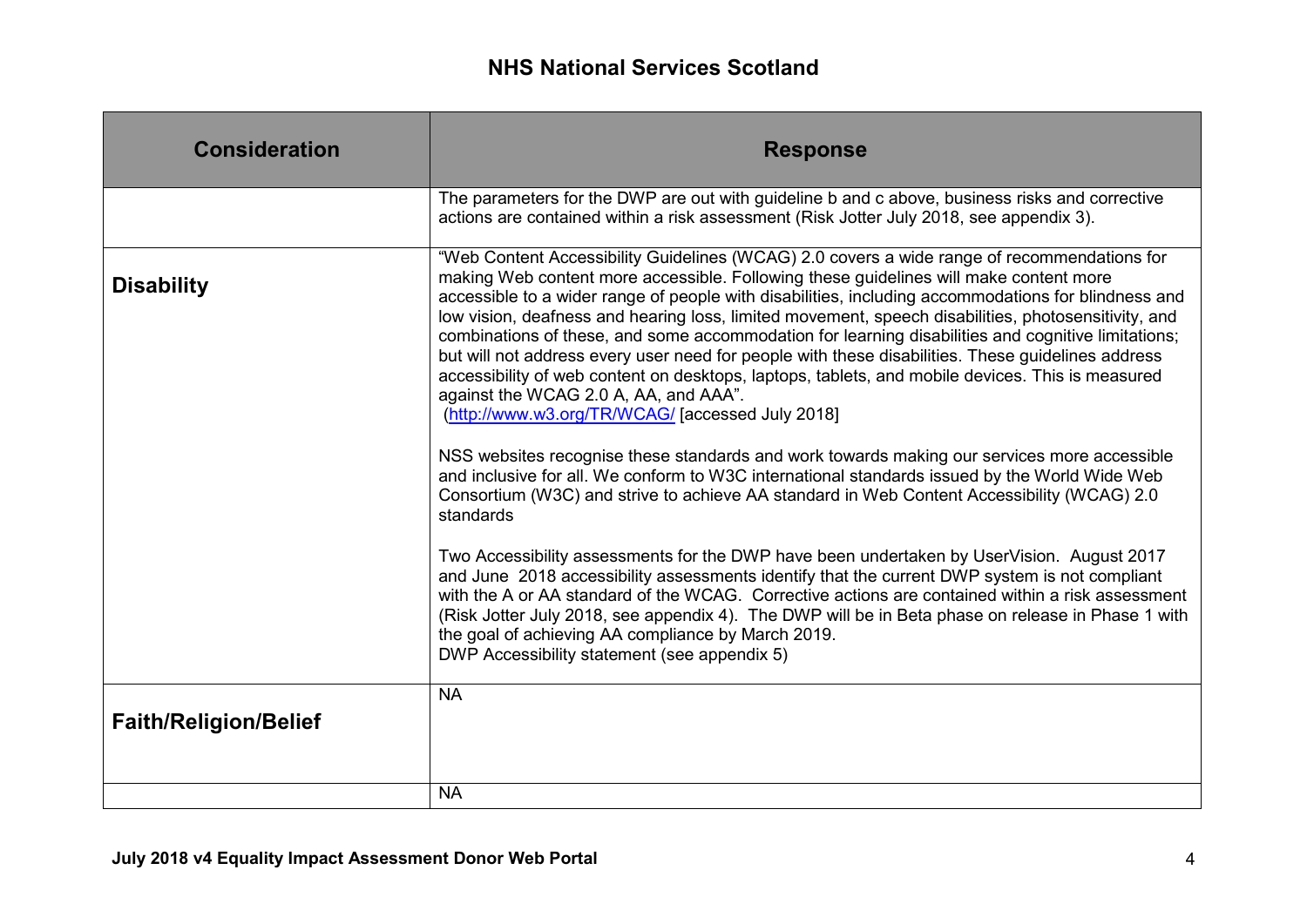<span id="page-4-0"></span>

| <b>Consideration</b>               | <b>Response</b>                                                                                                                                                                                                                                                                                                           |
|------------------------------------|---------------------------------------------------------------------------------------------------------------------------------------------------------------------------------------------------------------------------------------------------------------------------------------------------------------------------|
| Race <sup>1</sup>                  |                                                                                                                                                                                                                                                                                                                           |
| <b>Sex</b>                         | <b>NA</b>                                                                                                                                                                                                                                                                                                                 |
| <b>Transgender</b>                 | The DWP currently only allows donors or general public to identify as their sex as male or female in<br>line with the existing eProgesa donor information criteria fields. However the DWP will be updated<br>in line with any changes to eProgesa capability and SNBTS/SABTO guidelines as they develop in<br>the future |
| <b>Pregnancy Maternity</b>         | <b>NA</b>                                                                                                                                                                                                                                                                                                                 |
| <b>Marriage Civil Partnerships</b> | <b>NA</b>                                                                                                                                                                                                                                                                                                                 |

## **Further Commentary and supporting evidence:**

- Include the link to any supporting documentation here
- In this section of the document reflect if any involvement exercise was carried out on the review and include any feedback / findings received
- Include the information available on the identified potential negative impacts

 $^{\text{\tiny{1}}}$  "Race" is specified in legislation, but in practice, what is monitored is ethnic group, which is 'the social group a person belongs to, and either identifies with or is identified with by others, as a result of a mix of cultural and other factors including language, diet, religion, ancestry and physical features traditionally associated with race' (Bhopal 2004).  $\overline{\phantom{a}}$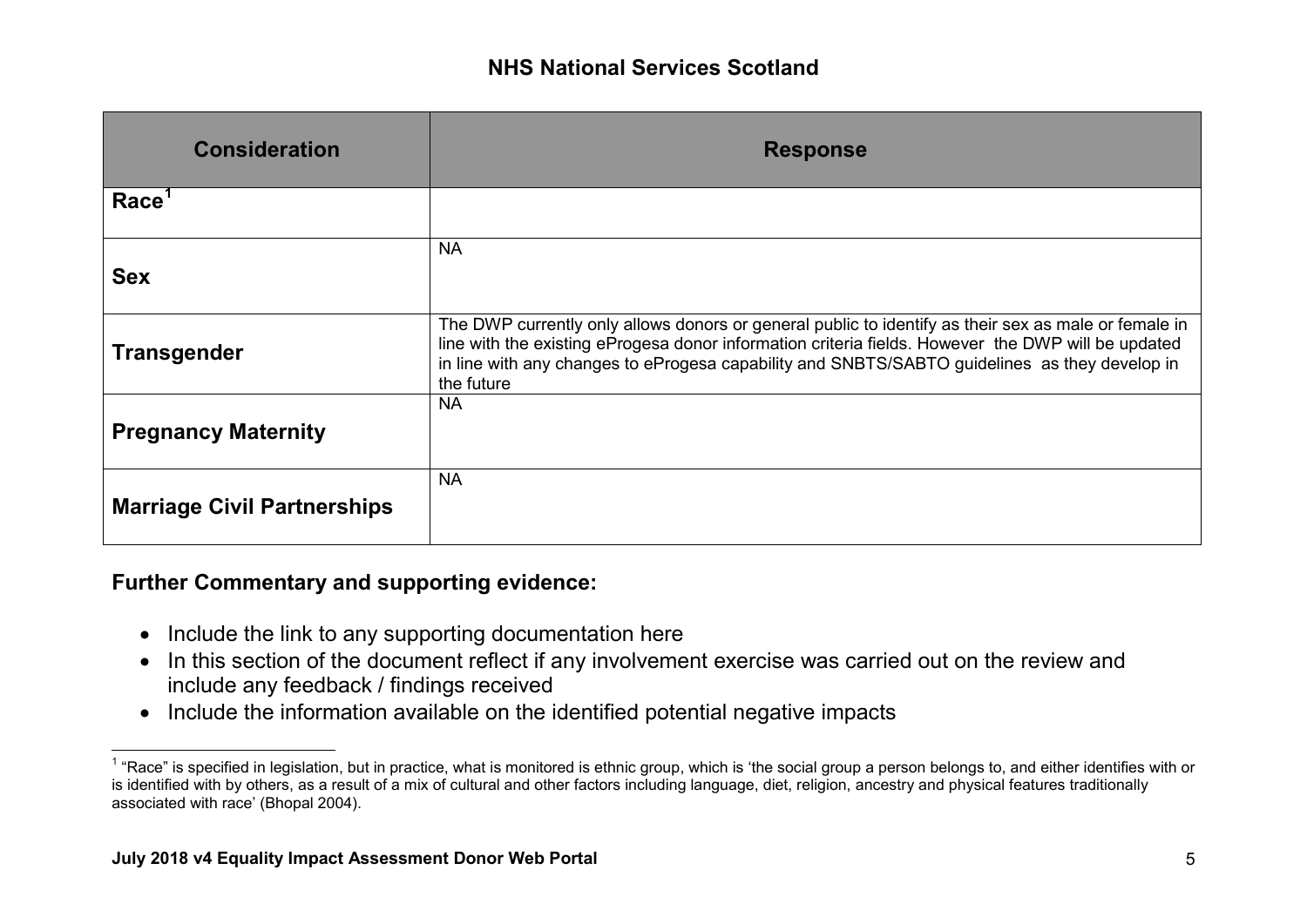• If you have identified any potential negative impacts please go to Stage 2 of the Equality Impact Assessment Process

**Document approved: The Donor Web Portal project group Signed off by: Lynne Willdigg, Associate Director, SNBTS Donor & Transport Services Published date and location:**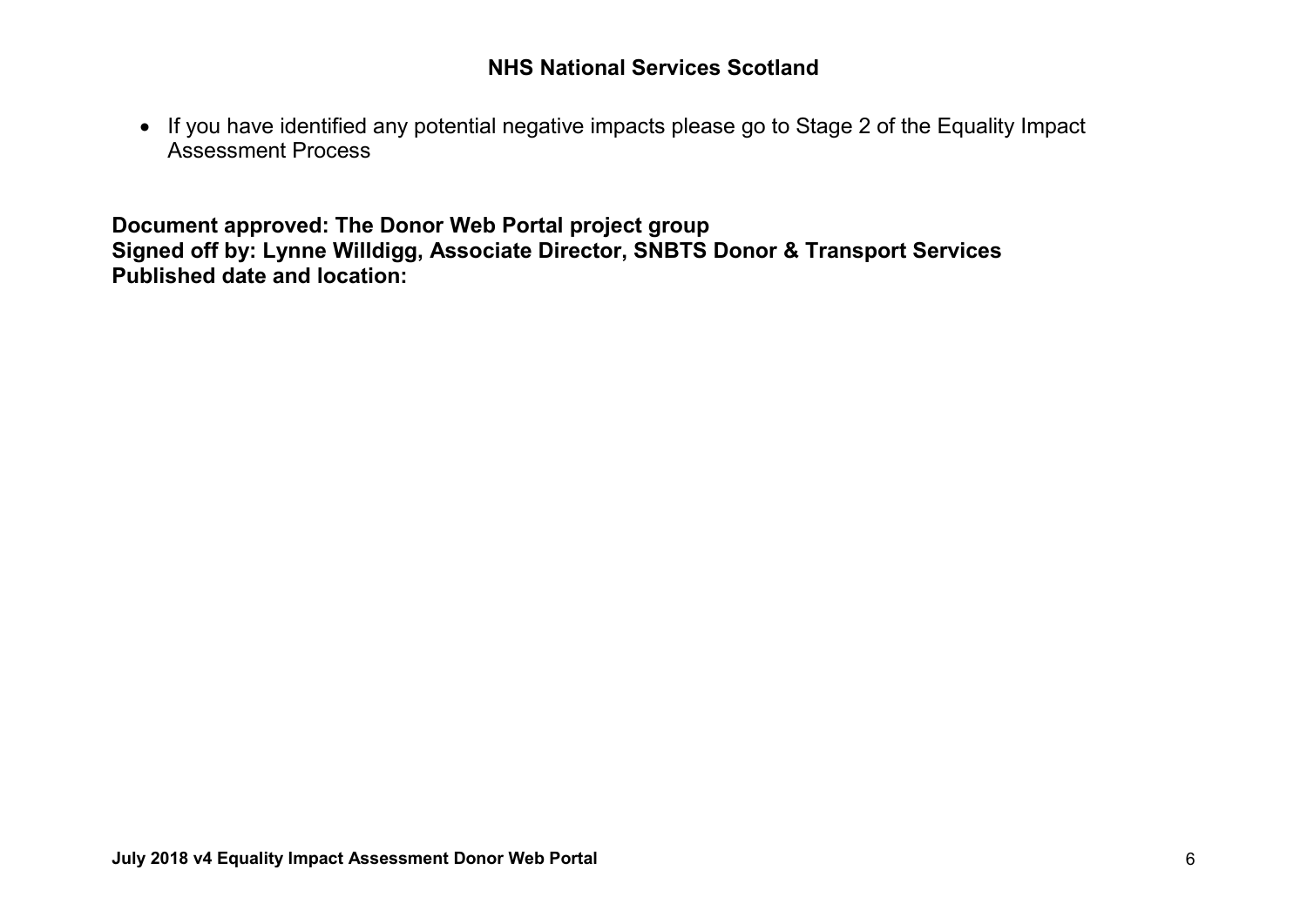## **NHS National Services Scotland**

## **Appendix 1: Further support and information:**

- **1. Information Services Division (ISD) http://www.isdscotland.org /**
- **2. NSS Intranet Equality pages [http://genss.nss.scot.nhs.uk/portal/page?\\_pageid=513,1071116&\\_dad=portal&\\_schema=PORTAL](http://genss.nss.scot.nhs.uk/portal/page?_pageid=513,1071116&_dad=portal&_schema=PORTAL)**
- **3. Scottish Government Equality Finder<http://www.gov.scot/Topics/People/Equality/Equalities>**
- **4. Bridging the Gap Resource [http://www.bridgingthegap.scot.nhs.uk](http://www.bridgingthegap.scot.nhs.uk/) /**
- **5. Scottish Public Health Observatory section on population groups http://www.scotpho.org.uk/population-groups**